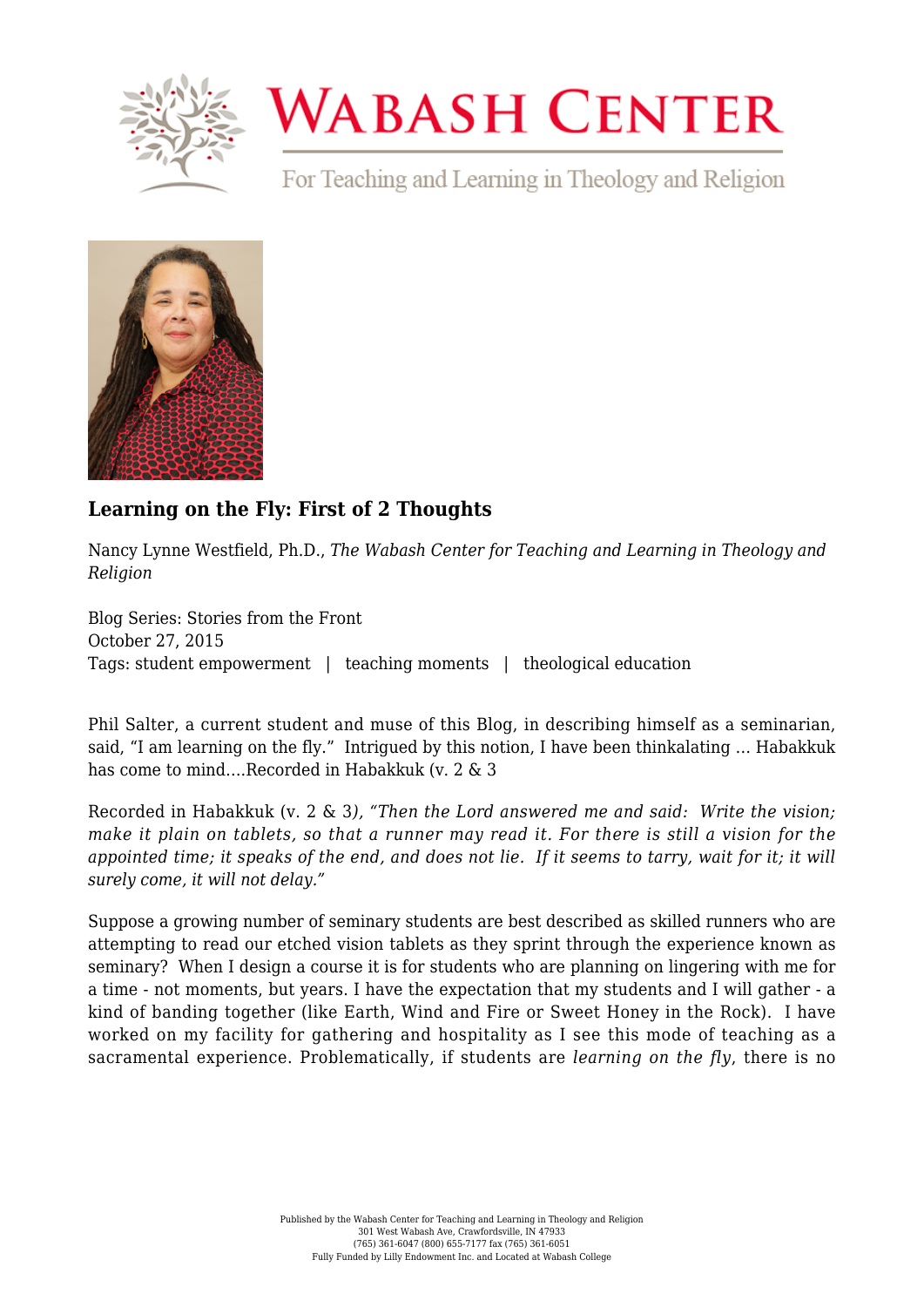gathering, no banding, no welcoming of the stranger. Our encounter will be only moments, mere seconds, a breath or two – in the scheme of time. If they are *learning on the fly*, then I must change my perspective of teaching in rather dramatic ways. What is the wise, biblical/theological metaphor which might guide this kind of relationship between teacher and learner?

My hunch is that this would be more than shifting from models of cloistered education to the accommodation of commuter students. For *learning on the fly*, the effectiveness of our time together would depend upon my ability to translate the vision into only a few significant, meaningful symbols and eloquent images which conform to the immediacy of the moment and comply with the limited space of the tablet. Our job would be to make the message recognizable and decipherable in the time/space which, from the runners' perspective, is realistically meager/scarce. And, most importantly, which would sustain the runners' life and give them hope in the journey of ministry. I am halted by the precision of artistry seemingly necessary in this challenge.

*Learning on the fly* will require teachers to have the ability to record the vision in large pica -- in billboard clarity for students will not have time for, or intension of, mulling it over. I would need to shift to a new awareness that the Word (singular) was made flesh and not my usual interpretation that the Words (plural) were made flesh. There could no longer be an overcomplication of message. The priority of the teaching moment would be simple, elegant and straightforward. Learners would be in need of, deserving of, desirous for, a glimpse of a tablet that can be seen from a far, and then seen better in the approach, then, vivid close up because the vision will have to sustain them for their larger curriculum, i.e. life, vocation – the holy spiritual journey.

If teaching brings center the scribing of the vision for the learner, then roles and responsibilities will need to be rethought. In my tradition, the ones who would write the vision inhabit the role of the preacher, the prophet and the priest. The role of the teacher is not anchored in the giving of the vision. What would it mean to employ the functions, perspectives, identities, and abilities of the preacher, the prophet and the priest in the role and responsibility of the teacher?

Here's the rub – heretofore, I have made a conscious effort not to lay claim to the proclamation